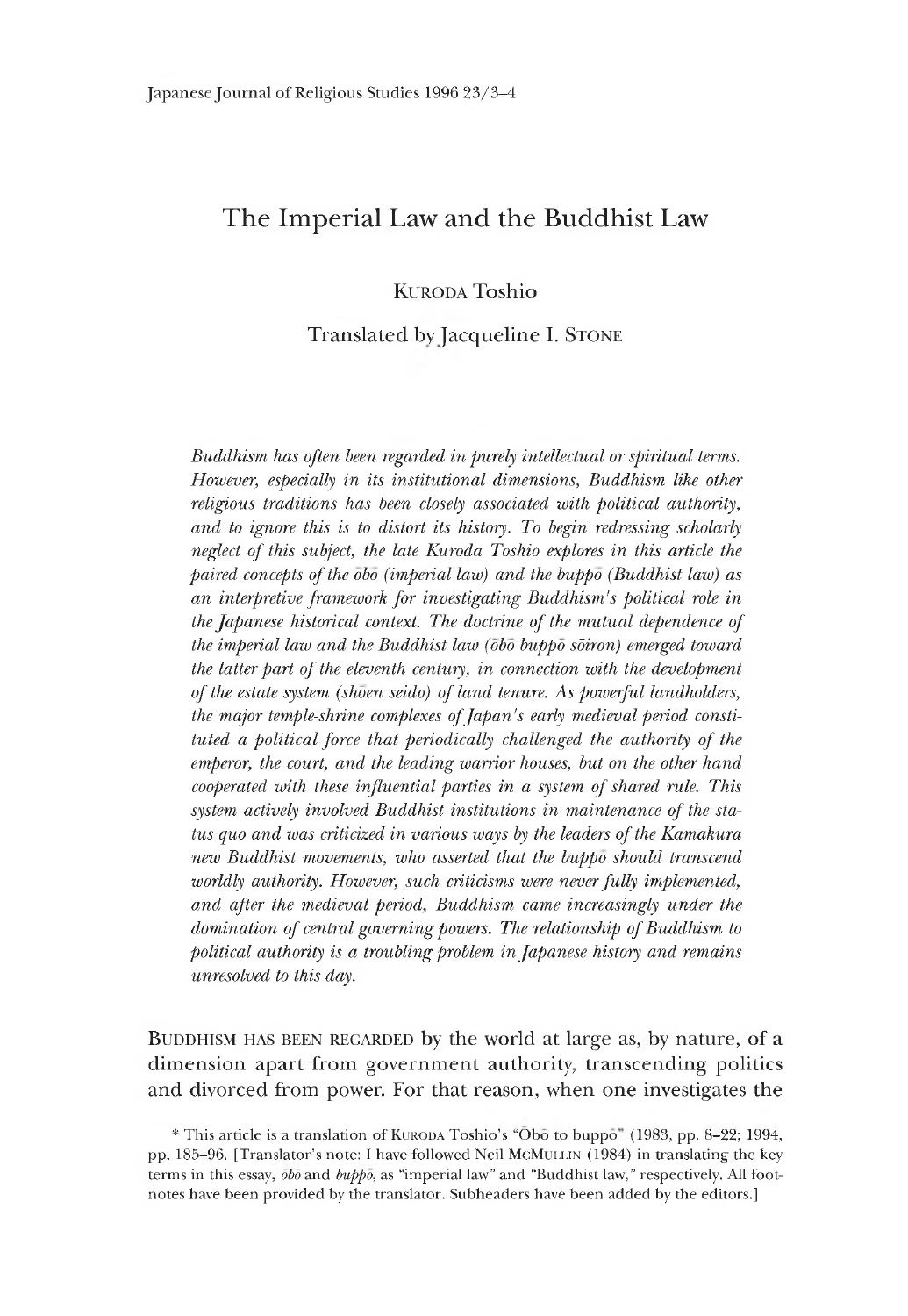relationship of Buddhism to political power in the past, there are those who frown on such endeavors as pointlessly exposing the faults of a misguided few, or as arbitrarily judging Buddhism in purely political terms. Such critics are of course at liberty to think of Buddhism in this apolitical fashion. However, like virtually all other religions, Buddhism over its long history has in various forms cooperated and negotiated with political power. Even today, there are some who assert that it should be actively joined to politics. Generally speaking, Buddhism's relationship with political power occupies an important part of its history that cannot be overlooked. The very attitude whereby one would avoid touching on this relationship may even be seen as one of the particular forms that this relationship takes.

In my view, apart from a very few individuals, the problem of Buddhism's relation to political power has on the whole not been properly addressed in modern Japan, either by the Buddhists themselves or by scholars of Buddhist history, and research in this area lags seriously behind. If anything, people seem to have thought it prudent to avoid straightforward acknowledgement of political power and thus compromise with its authority, ultimately endorsing the political system. As a result we still lack sound guidelines in research and methodology, such as the modern separation of church and state or the notion of religious freedom, for analyzing the relationship between Buddhism and political power, especially in the Japanese historical context. The theme that I propose here, that of "the imperial law *{obo* 王法) and the Buddhist law ( $bupp\bar{o}$  仏法)," is in response to the problem that such guidelines are not yet firmly established.

When Buddhism began with Sakyamuni's attainment of the Way it was, needless to say, independent of all worldly authority. However, during the centuries from the emergence of early Buddhism until the development of Mahayana, Indian Buddhists held a well-defined position with regard to political power and to the state. An image of the ideal state was in fact repeatedly elucidated. Simply stated, this ideal regarded the people or land as central to the state; stressed the performance of rites for banishing disasters from the country; and, as for the ruler, extolled the mythical wheel-turning sage-king who pacifies the country through the spread of the Buddha-dharma—myths that some say were modeled on King Asoka. In short, fundamental to the ideal were the protection of the people and the land from disaster and the governing of the country through the True Dharma. But even though this concept of the state was set forth, no prayers were offered for the sovereign or ruler. Such, one can say, were the characteristics of Indian Buddhism's attitude toward the state.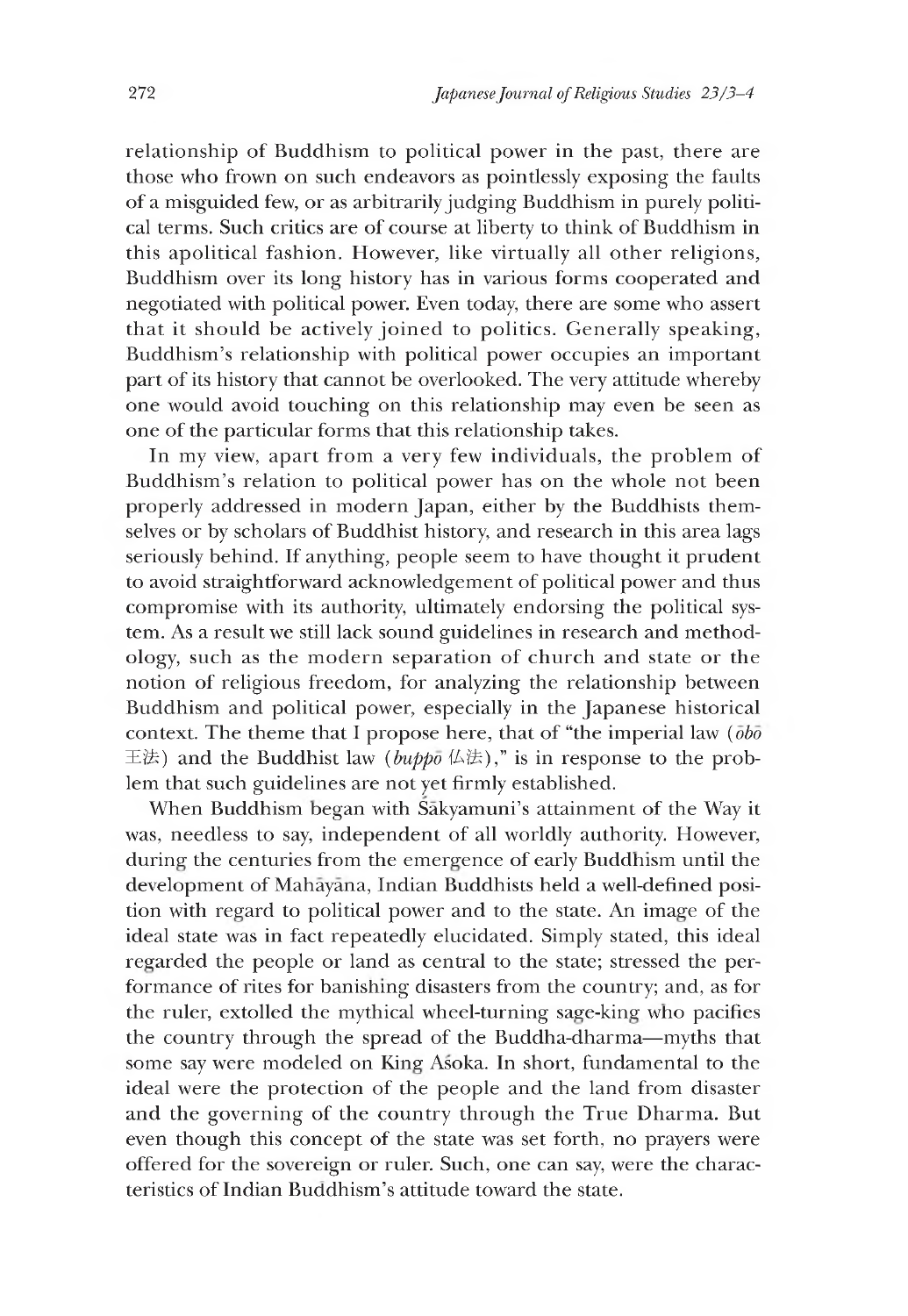However, after Buddhism was transmitted to China, it underwent notable changes. Chinese Buddhism had its inception in the period of the Northern and Southern Dynasties, but its great development occurred from the time of Wen-ti of the Sui, during the Sui, T'ang and Sung dynasties. The T'ien-t'ai school, Fa-hsiang school, Hua-yen school, esoteric teachings, Pure Land teachings, and the Ch'an school all flourished, displaying distinctively Chinese characteristics. As for Buddhism's relation to the state: state, or rather imperial, protection and control of Buddhism were conspicuous, while, on the Buddhist side, one notes corresponding ideas of protection of the nation, in the sense that prayers were offered for the imperial power to flourish. When sutras were translated into Chinese they were often altered or expanded to reflect this emphasis. A number of apocryphal scriptures dealing with nation-protection, such as the *Chin-kuang-mei ching* 金光明経[Sutra of golden light], were also produced in China. All this represents, so to speak, Buddmsm's mode of adaptation to a Chinese context in which a state system was consolidated under the immense unifying power of an absolute ruler. This state-centered orientation was also inherited by and transmitted within the Korean Buddnist tradition.

The Buddhism introduced to ancient Japan was of this Chinese and Korean type. Just as Ritsuryo code, based on the T'ang model, was adopted for political organization, so Buddhism was similarly regarded in the Chinese mode as existing for the sake of the state, meaning the emperor alone. The system of temples and orders of monks and nuns, set up and regulated by the state, were among its prominent characteristics.

However, in the Buddhism of ancient Japan, one also finds the idea of prayers offered for the state in a sense that included, not merely the emperor, but also the land and its people. It is also said that a certain degree of self-governance in routine practices was permitted m the daily life of temples, monks and nuns. In the Heian period, from the time of Saicho and Kukai on, Buddhism for the sake of the state, i.e., the emperor, was preached on the one hand, but at the same time one also finds many cases of prayers offered for the prosperity of the people. This was the reality behind the expression "protection of the nation" (chingo kokka 鎮護国家). One should note that its content was not necessarily the same as that of Chinese Buddhism.

Such, in brief, was Buddhism's prior history, up until it took root on a broad scale in Japan.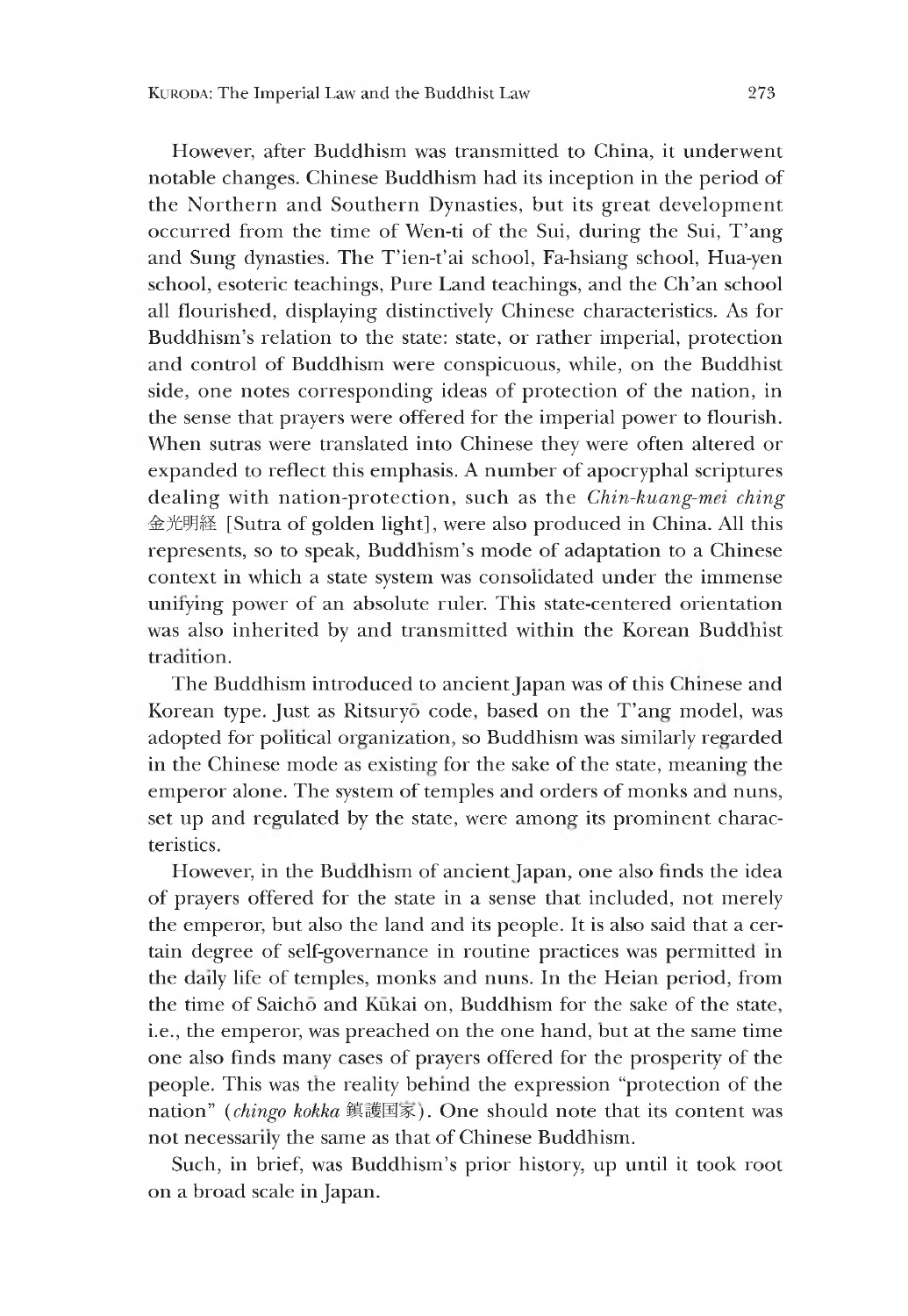## *The Formation of Japanese Buddhism*

Opinions vary as to when a Japanese form of Buddhism actually took shape. Indeed, it is difficult to determine whether there exists something particular that should be termed "Japanese Buddhism," and if there does, by what standard it should be so defined. For present purposes, let me take a historical overview of how Buddhism took root, not among particular thinkers or a limited ruling elite, but widely among the people of Japan. I believe it is a significant approach to consider the stages through which Buddhism passed in its formation and development in becoming thus broadly grounded.

When viewed in this way, those among the various sects of Japanese Buddhism that presently have the overwhelming numbers of temples and parishioners are those deriving from the so-called new Kamakura Buddhism. Moreover, the new Kamakura Buddhist movements were undeniably formed and developed by the thinking and social practice of Japanese people; thus at first it seems quite reasonable to regard the formation of the new Kamakura Buddhism as the formation of Japanese Buddhism itself, as is often claimed. Yet how far can the thought of the founders of the new Kamakura Buddhism and the principles of their various movements be said to have been realized in actuality? Wasn't there, rather, some larger element shared in reality as a characteristic common to both old and new forms of Buddhism? On reconsidering the formation of Japanese Buddhism from this standpoint, I think it appropriate to focus first on Heian Buddhism and then consider Kamakura Buddhism as a second stage.

In terms of specific schools, Heian Buddhism was dominated by the two traditions of Tendai and Shingon, but these did not spread in Japan in the same form in which they had been introduced from China. From an overall perspective, Tendai, Shingon, and the Nara schools, as well as yin-yang practices *(onmyodo* 陰陽道), cults of the kami, and in general all sorts of religious elements, were unified around esotericism to form a greater framework that may be called kenmitsu Bukkyō 顕密仏教 (exoteric-esoteric Buddhism), a framework within which they developed. This was the actual structure of Heian Buddhism. Deeply rooted features of Japanese religion such as apotropaic prayers and rituals (kaji-kitō 加持祈 ), the *nenbutsu*, identifications of local kami with Buddhist deities *(shinbutsu shugo* 神仏習合), taboos *(mono-imi* 物忌み), and divination *(uranai* 占い) all continued to develop during this period and also spread amone the common people.

This stage lasted a long time, from the early Heian period, around the beginning of the ninth century, through the latter half of the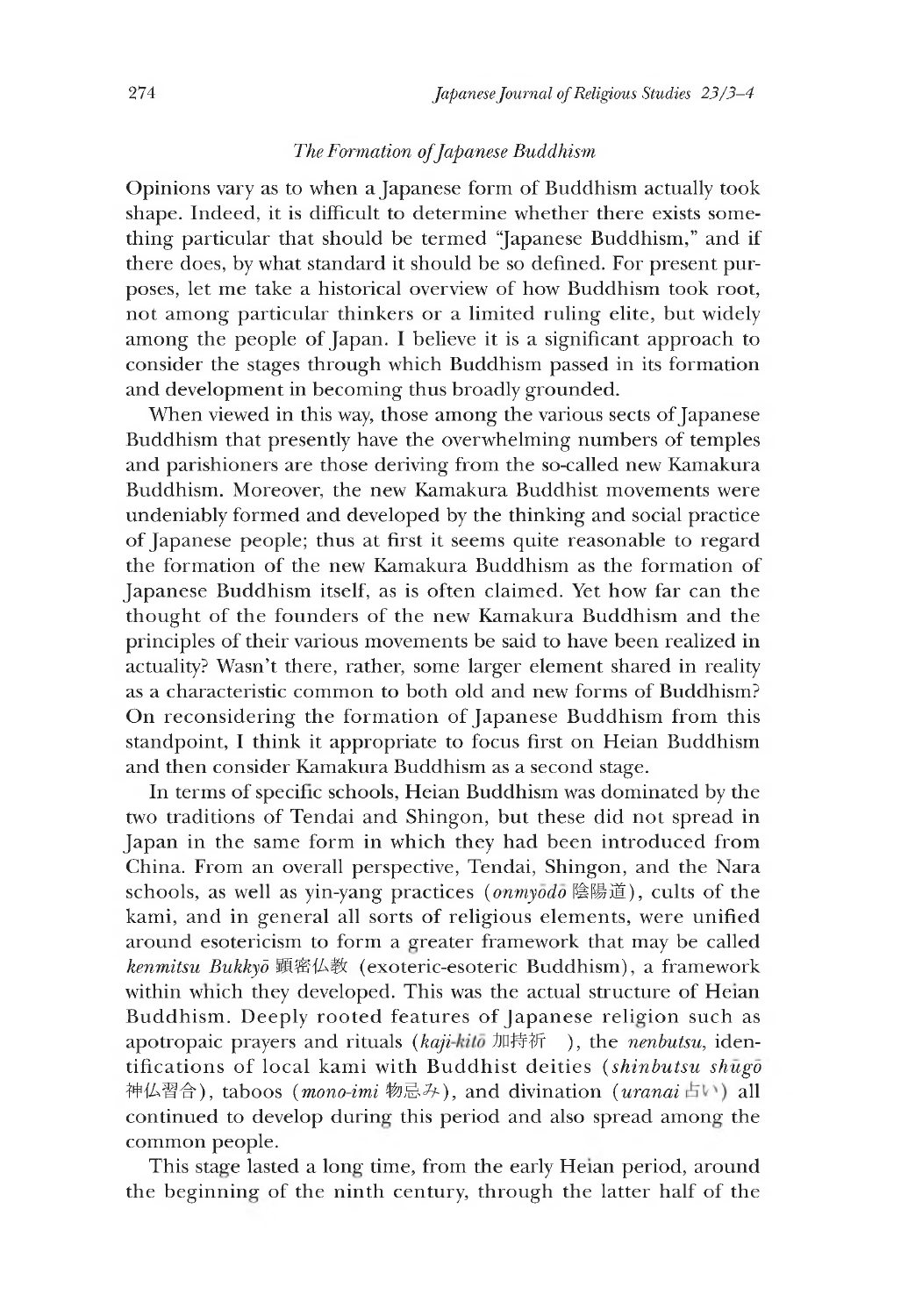twelfth century. However, its forms did not fully emerge until the eleventh century, that is, during the period spanning the transition from the Fujiwara regency  $(967-1068)$  to the Insei government  $(1087-1192)$ . At this stage, formalized doctrine concerning the relationship of the state, or political power, and Buddhism defined the "imperial law" *(obo)* and the "Buddhist law" (*buppo)* as existing in a relationship of mutual dependence and assistance *{obo buppo soi ron* 王法仏法相依論). Here, as under the Ritsuryō code in earlier times, the role of Buddhism in "protection of the nation" was stressed; Buddnism was even said to be indispensable to the state. For that reason, there is a tendency to view this doctrine as similar in nature to that of the "state Buddhism" that had existed since ancient times. However, it would appear that this was not merely an extension of *kodai* (ancient) Buddhism.

In one sense, discourse about *obo-buppo* mutual dependence clearly did inherit the presuppositions of *kodai* Buddhism. Fundamentally, however, it took shape on the basis of new historical circumstances. As mentioned above, all relieious forms were unified around esotericism into an over-arching framework called *kenmitsu* Buddhism, within which individual Buddhist traditions competed, asserting their distinctive characteristics. This system emerged fully in the eleventh century. It developed in interdependent connection with the maturing of organizations for governine landed estates *{shoen* 荘園) . For that reason alone *kenmitsu* Buddhism was profoundly influenced by the order of worldly rule and the organizing principles of political power.

One aspect of such influence can be seen in the theory of *honji suijaku*  $\bar{x}$   $\bar{y}$   $\bar{z}$ , which was established during this time. As doctrine, *honji suijaku* theory was consistent with Mahāyāna Buddhism, being based on the sophisticated philosophical principle of "origin and trace" found m Tendai thought. In actuality, however, at the time, the term *suijaku* was in many cases understood in the sense of lofty powers such as kami and Buddhas descending to specific regions and being locally enshrined. Accordingly, the native deities of each locality came to be regarded as different forms of the Buddhas and bodhisattvas, who were themselves inseparable from central ruling authorities.

Another important consideration is that this system took form in conjunction with the emergence of the central, leading temple-shrine complexes *(jisha* 寺社), such as those of Nara and Mt. Hiei, which functioned as one type of social and political force in the system. As seen in the immense authority and power of their monastic warriors (*taishu* 大衆 or *shuto* 衆徒,today known generally by the term *sohei* 僧兵), and of their shrine functionaries *(jinin* 神人), as well as in their vast estate holdings and branch temples and shrines, major temple-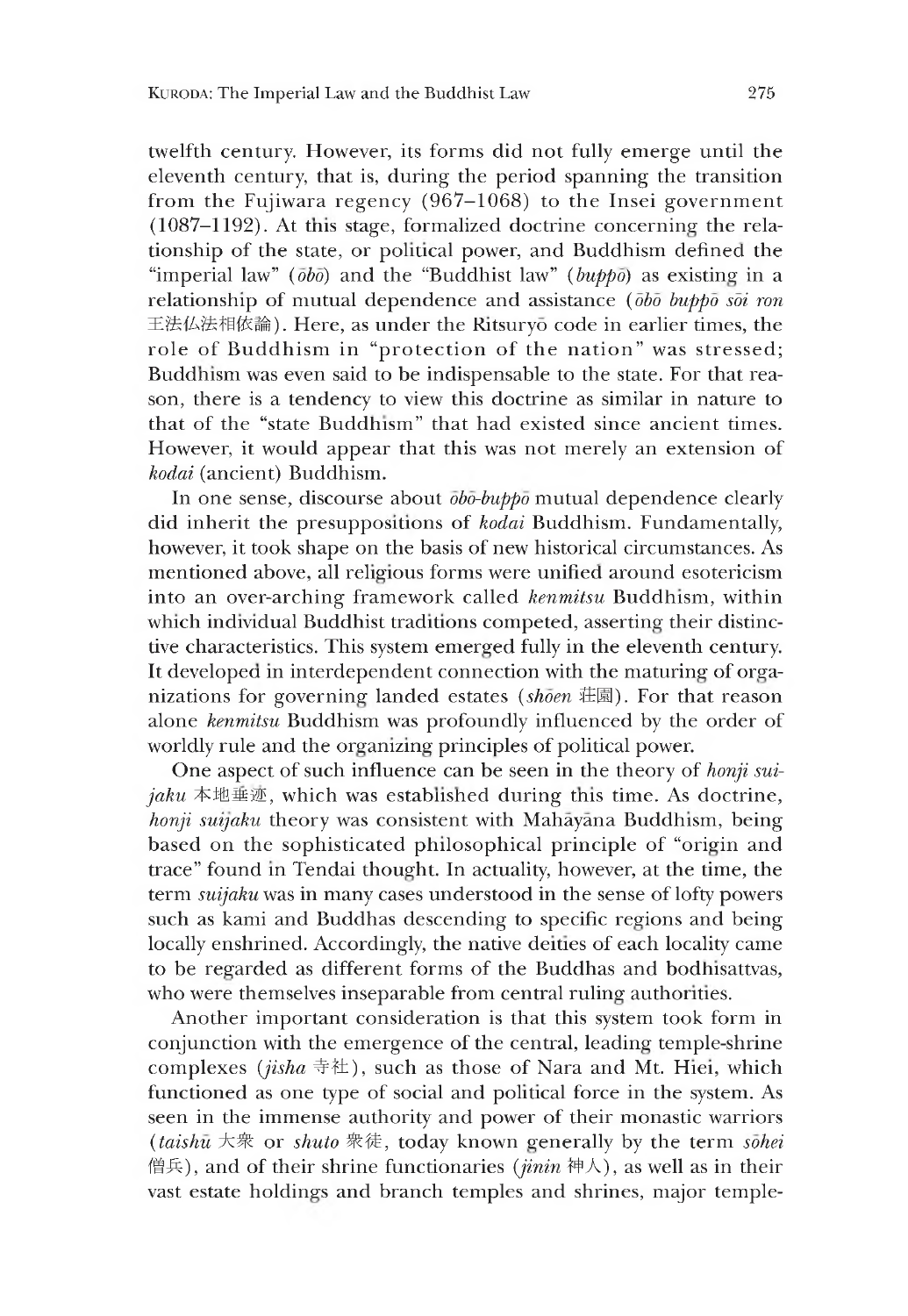shrine complexes during this period were a social and political force constituted in opposition to that of the retired emperor, the regental family, and provincial officials, repeatedly engaging them in disputes and even armed warfare. Each of these temple-shrine complexes was an entity capable of rivaling the secular ruling parties—the retired emperor, the regental family, and later, the bakufu. Moreover, these various ruling powers, which on the one hand thus continually confronted and opposed one another, existed on the other hand in a relationship of complementarity, each displaying the particular characteristics of its official functions. These various influential parties as a whole formed the ruling power of the country, a particular characteristic of Japan's medieval times from the Insei period on. Therefore, the *obo* actually referred to the system of power represented by the nation's sovereign (the emperor) as well as the various secular parties of influence and to their unified governance, while the *buppo* denoted nothing less than the major temple-shrine complexes as a social and political force, as well as their activities. In short, *obo-buppo* mutual dependence meant not only that Buddhism served political power but also implied a peculiar adhesion of government and religion in which Buddhism, while constituting a distinctive form of social and political force, entered into the structural principle of the state order as a whole. Such was the basis in actual events of the theory of *obo-buppo* mutual dependence.

# *Obo and Buppo*

In terms of the meaning of the word itself, the *obo* refers to worldly authority and order, while the *buppo* indicates the profound philosophy of Buddhism and the activities of the Buddhist community. Because the *obo* and the *buppo* were said to be in a relationship of mutual aid and dependence, the *obo* here denotes, not worldly power as it actually is in all its naked self-interest, but rather a notion of power as it should be, conceptualized in Buddhist terms. On the whole, it is clear that it represents a conception or assertion originating from the side of Buddhism.

Arguments about what positive meaning Buddhism held for the state had been put forth repeatedly since the ancient period, but discussions that pair the *obo* and the *buppo* evidently appear from around the beginning of the eleventh century. The *Koryo-ji [Shitennd-ji]* goshuin engi 荒陵寺 (四天王寺) 御手印縁起 [Origin narrative of the Koryoji (Shitennō-ji), with the regental handprint], attributed to Shōtoku Taishi and said to have been "discovered" in Kanko 4 (1007), contains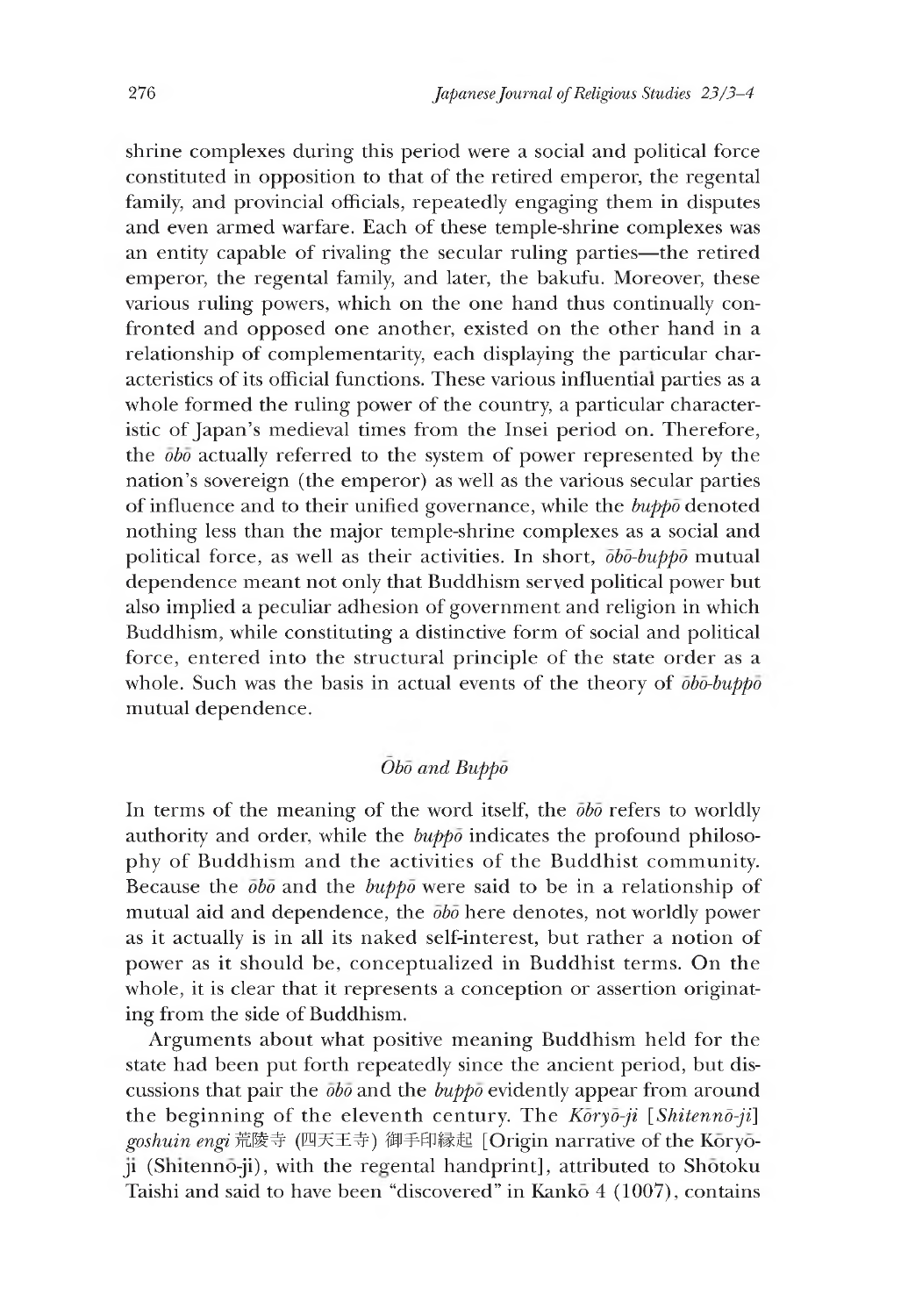the passage:

Therefore, I [Shōtoku] established the constitution in seventeen articles as the model of the *obo* and promulgated the teachings that contravene all evils as the pillar and beams of the *buppo.* (DNBZ 85: 307a)

As can be seen from this passage, the *obo* and the *buppo* had probably emerged as paired concepts by this time.

However, the most clearly formalized expression of the relation between the two occurs in the *Todai-ji ryd Mino no kuni Akanabe shoshi*  $j$ unin to ge 東大寺領美濃国茜部荘司住人等解 [Appeal to the landlord, Tōdai-ji, from the managers and inhabitants of the Akanabe estate in Mino Province], dated the seventh month of Tengi 1 (1053), which reads in part:

In the present age, the *obo* and the *buppo* correspond like the two wheels of a cart or the two wings of a bird. If one should be lacking, then the bird could not fly, nor could the cart run. Without the Buddhist law, how should the *obo* exist? Without the  $\overline{obo}$ , how should the *buppo* exist? Accordingly, because the [Buddnist] law prospers, the *obo* flourishes greatly.

*(Heian ibun* 3, no. 702, p. 835b)

Also, in the *Shirakawa hod komon* 白河法皇告文[Proclamation from the tonsured emperor Snirakawa] addressed to the Iwashimizu Hachiman Shrine on the seventh month of Hoan  $4(1123)$ , we read:

When one humbly considers the matter, the  $\bar{\theta}b\bar{\theta}$  is such that the ruler of the country prospers by virtue of what has been transmitted by the Tathagata. For this reason, the *buppo* spreads precisely by protecting the *obo.*

*(Heian ibun 5,* no. 1993, p. 1728b)

Here one can see the Indian ideal of the wheel-turning sage-king—in fact, there are several descriptions from this period that liken the ruler to this mythical figure. In this context, the *buppo* is not only placed on the same footing as the *obo;* in theory, it is superior.

Such expressions occur in a number of texts. The *Mongaku shiju gokajo* 文覚四十五箇条[Mongaku's forty-five articles] of Genryaku 2 ( 185) states, "The *buppo* spreads by means of the *obo,* and the *obo* is maintained by means of the *buppo"* (DNBZ 83: 258a). The *Kofuku-ji sojo* 興 福 寺 奏 状 [Kofuku-ji petition] of Genkyu 2 (1205) says, "The  $bupp\bar{o}$  and the  $\bar{o}b\bar{o}$  are like body and mind" (article 9; NST 15: 41). The *Gukansho 愚管抄*[My foolish viewsJ says, "The *obo* and the *buppo* are like the [two] horns of an ox" *(maki* 5 ["Antoku"], NKBT 86: 250).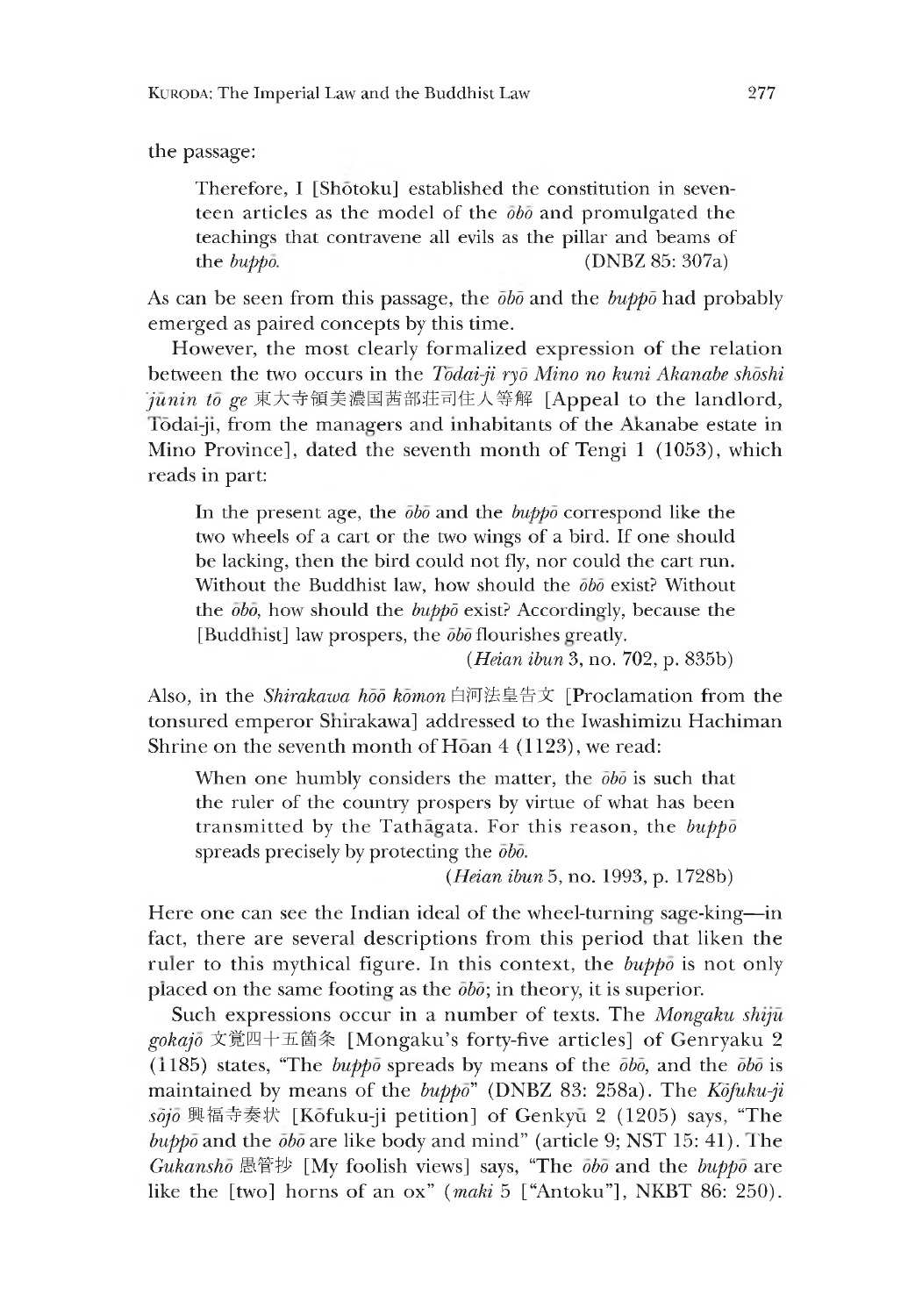And in the *Heike monogatari* 平家物語 [Tale of the Heike], we read the same analogy, "Ihe *buppo* and the *obo* are like the [two] horns of an ox," as well as, "It is said that when the *obo* comes to an end, the *buppo* will first perish" (NKBT 32:148, 198). More examples could be cited, but they have largely the same purport.

In the discourse of the *obo-buppo* mutual dependence, one also finds what might be called transformations and adaptations. Emperor Toba's proclamation to the Iwashimizu Hachiman Shrine in the fourth month of Ten'ei 4 (1113) says,

Our realm is a country where the foundation is sustained by the way of the kami, a land where the Buddha has left his traces. The kami confer their majesty by means of the imperial majesty, and the kami's radiance increases when drawn forth by the imperial radiance. The kami are not noble in themselves but become so by the virtue of the person. The [Buddhist] teaching does not spread by itself but spreads by virtue of the person. *(Heian ibun* 4, no. 1793, p. 1717b)

Ihis can be understood to mean that the "way of the kami" (Shinto) and the kami themselves are particular expressions and forms, manifested in Japan, of the compassion of buddhas and bodhisattvas, and exist in a relationship of mutual dependence with the emperor, or in other words, "the person," or the  $\overline{\phi}b\overline{b}$ . Article 1 of the *Kanto goseibai shikimoku* 関東御成敗式目[Kant6 formulary of judements] opens with a passage that conveys the same meaning: "The kami increase their might by virtue of the reverence extended by persons, and persons fulfill their destiny by means of the kami's virtue" (DNS 5-8, p.  $121$ ).

Also worthy of note are the phrases "prosperity of the Buddhist law and the human law" (buppo ninpo no koryu 仏法人法の興隆) and "the flourishing of the Buddhist law and the human law" *(buppo ninbo no* hanjo 仏法人法の繁昌) that occur frequently in documents of the Kamakura period related to such institutions as Mt. Hiei and Mt. Kōya.<sup>1</sup> In his Musōki 夢想記, Jien 慈円 (1155-1225) wrote of the sacred imperial regalia:

That which perfectly encompasses their inner enlightenment and outward functions, as well as their naturally endowed merits;

<sup>1</sup> *Ninp* $\bar{\theta}$   $\wedge$   $\#$  may be understood in either the singular or plural, depending on whether it indicates solely the emperor or retired emperor, or a larger group of persons. In some documents it seems to refer to the monks of a particular temple-shrine complex or to the larger community of persons under its governance. In the passage from Jien cited here, it indicates all the persons of Japan. For further discussion of the meanings of *ninpd* in medieval documents, see SATO 1987, pp. 27-34. In many cases, the character  $h\bar{\delta}$  seems to have been added chiefly in order to form a term paralleling *buppo.*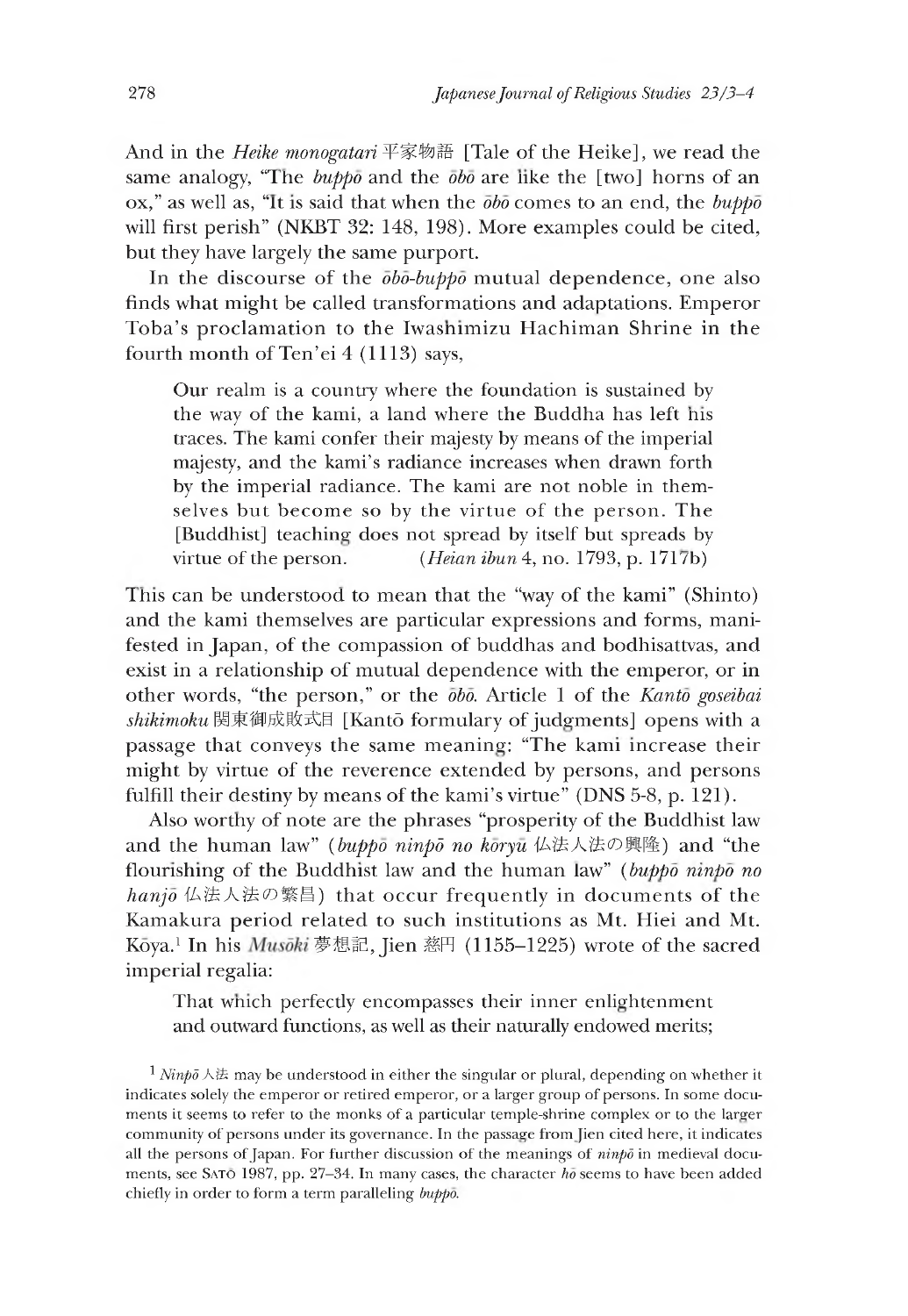that which governs the country and pacifies the people, banishes disasters and invites good fortune, thus fulfilling the  $n$ *inpo* of the land, is the enlightenment of the esoteric doctrines.2

As this passage suggests, to bring about "the governing of the country and the pacifying of its people, the banishing of disasters and the inviting of good fortune" is to "fulfill the *ninpd."* In other words, the term *ninpd* connotes the regulation and order of secular life. In comparison to the term *obo,* which within the Buddhist concept of the state emphasizes the ruler or sovereign, it places greater weight on the people and the land, though it is a concept closely related to the *obo.*

In Emperor Shijō's edict to the Kasuga Shrine in the eighth month of Katei 1 (1235), it is stated, "The prosperity of the  $b\nu p\bar{p}$  and of the *ninpd* is due solely to the aid of the kami" *(Tendai zasu ki,* in DNS 5-10, p. 208). The *Kdyasan Kongdzanmai-in soso no kotogaki chushinjo* 高野山金剛三昧院草創事書注進状,dated the third month of Koan 4 (1281), says, "Now the *buppo* invariably displays its power by means of the *ninpd,* while the *ninpd* upholds its destiny by means of the *buppo" (Kamakura ibun* 19 no. 14269, p. 167a). Here the *buppo,* the *ninpd,* and also the kami are placed in a relationship of mutual dependence. It is of great interest that the discourse of *buppd-ninpd* mutual dependence originated as an expansion or adaptation of the discourse of the mutual dependence of the *obo* and the *buppo.*

In this way, the discourse of *obo-buppo* mutual dependence developed from a fundamental pattern to produce various transformed or adapted patterns, but in most cases it was employed as a kind of catchphrase. Behind such usage, however, lay the actual system and thought that allowed it to have currency. While I will not go into detail here, I would like to point out that, as far as I have seen, Jien's *Gukansho* should be mentioned as the first work setting forth this thought in a very concrete and systematized fashion.<sup>3</sup>

# *Obo, Buppo, and Kamakura Buddhism*

As indicated above, the discourse of *obo-buppo* mutual dependence originated in the initiative of the Buddnist side, in conjunction with the establishment of the system in which *kenmitsu* Buddhism became

<sup>&</sup>lt;sup>2</sup> The *Jichin osho muso ki* 慈鎭和尚夢想記, reproduced in AKAMATSU 1965, p. 321.

<sup>&</sup>lt;sup>3</sup> For details see *"Gukansho* to *Jinno shotoki"* in *Nihon chusei no kokka to shukyo* (KURODA 1975, pp. 219-51), and "Gukansho ni okeru seiji to rekishi no ninshiki" (KURODA 1983, pp.  $23 - 51$ .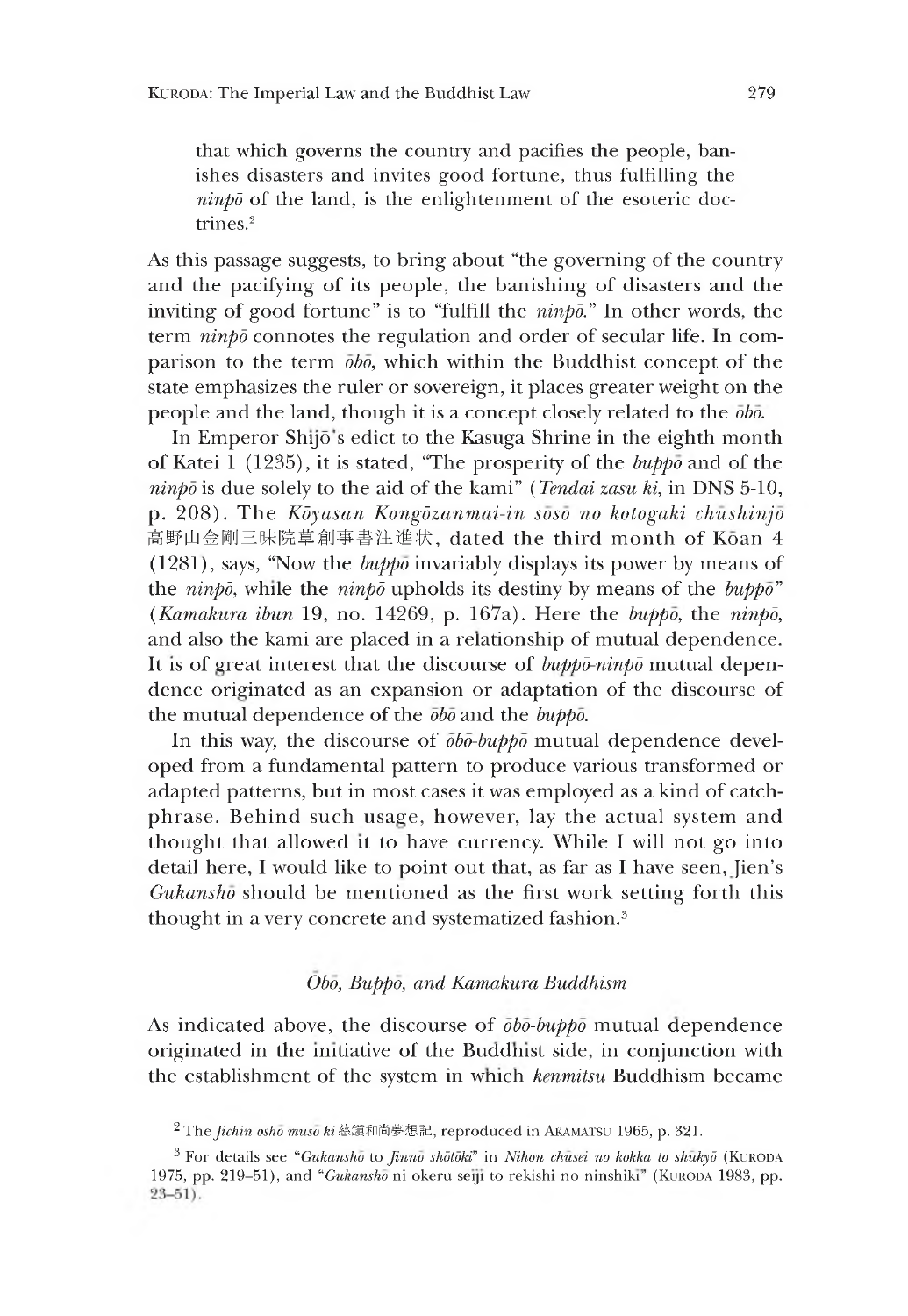linked to worldly power. The *buppo* in this sense was not confined to the term's abstract or conceptual meaning but in reality indicated a social and political force that possessed vast numbers of temple buildings, landed estates, and branch temples, along with numerous monastic warriors and shrine functionaries, and that did not hesitate to make forcible demands of the court or to engage in armed conflict. *Obo-buppo* mutual dependence was related to such actual forces in the system of the state and society. Throughout the medieval period, these temple-shrine complexes maintained their power in relative independence from both aristocratic and warrior governments. Moreover, as indicated by the various examples cited thus far, this system linking *kenmitsu* Buddhism to worldly power and the body of thought underlying it were recognized and upheld not only by the emperor, the court, and the various influential factions among the nobility, but also by the Kamakura bakufu, that is, by the warrior houses. Even up through the time of the Muromachi bakufu, they could not be completely denied. The decisive rejection of this system had to await Nobunaga's burning of Enryaku-ji and Hideyoshi's destruction of Negoro-ji, along with the accompanying massacres. Therefore, along with *kenmitsu* Buddhism, the concept of *obo-buppo* mutual dependence must be said to have occupied a position central to the medieval system of state and religion.

However, it should be noted that from quite early on there were also modes of thinking that were critical of this relationship between the *obo* and the *buppo* in both its organizational and intellectual aspects. For example, one can turn to the  $hijii$   $\mathbb{E}$  (holy men) independent of official monastic establishments, many of whose biographies have been handed down in the form of tales *(setsuwa* 説話) and accounts of those born in the Pure Land ( $\bar{o}j\bar{o}den$  往生伝) of the Insei period. Although indirectly, their words and actions clearly incorporated such elements of criticism.

Needless to say, it was with the Buddhist reform movements of the new Kamakura Buddhism that such criticism emerged in earnest. What attitude each of the individual figures within these movements adopted toward the doctrine of *obo-buppo* mutual dependence remains to be investigated; however, whatever their position may have been with regard to the doctrine itself, the obvious corruption resulting from it drew their severe criticism. Honen asserted that the path leading to birth in the Pure Land for the many "ordinary worldlings" was none other than the exclusive *nenbutsu,* and not the cultivation of eood through miscellaneous practices, such as buildine statues or pagodas, or developing wisdom and talent. This amounted to a cri-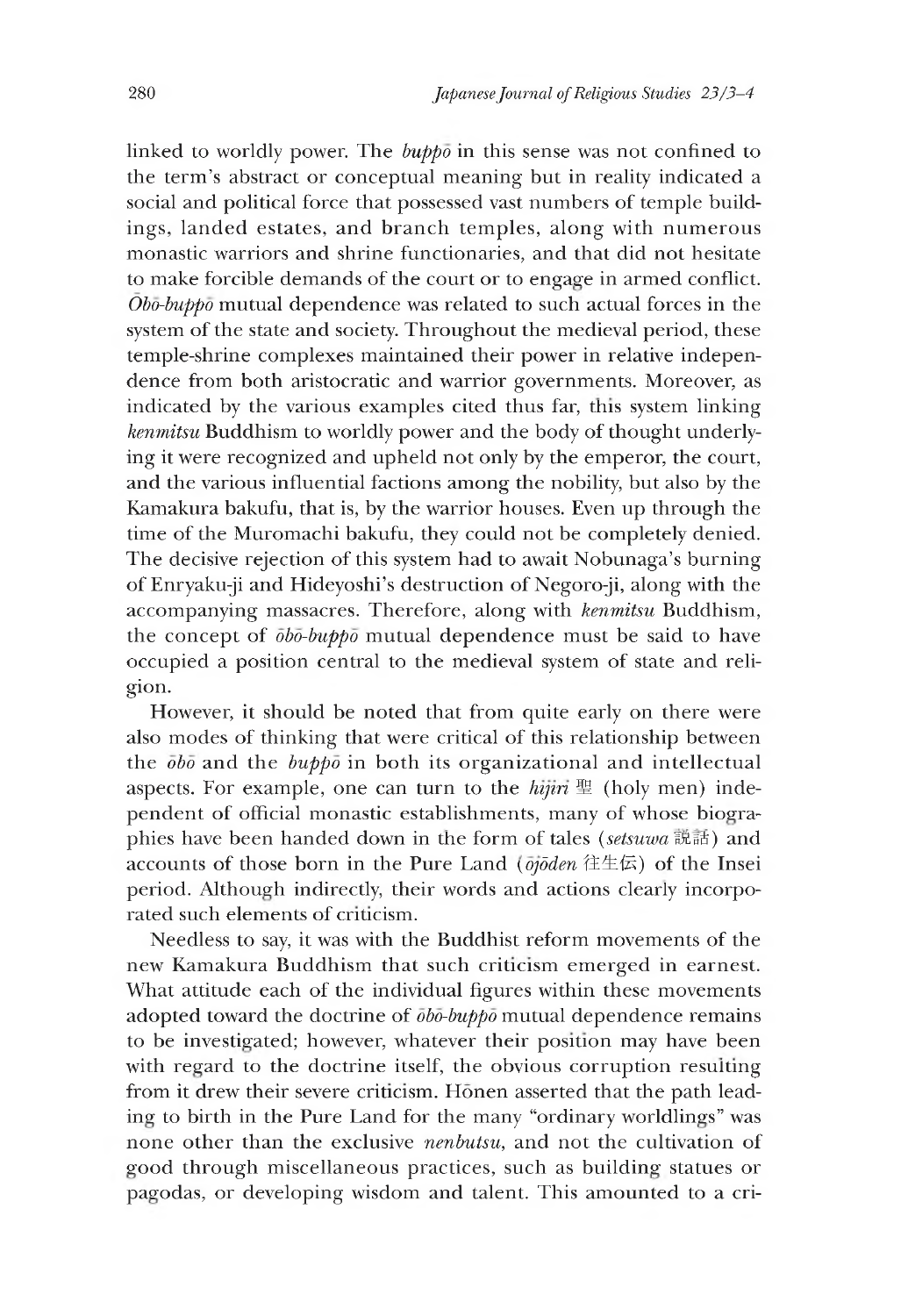tique of the overly elaborated Buddhism of the Insei period. From an outside perspective, as indicated in the Kōfuku-ji Petition, Hōnen's assertion was seen as bringing disorder to the country, wherein the *obo* and the *buppo* were supposed to be connected like body and mind. In other words, it was a censure of the system. Shinran, denouncing the persecution of Hōnen's followers who had advocated "the true Buddhist teaching," said that "the ruler and his ministers have all turned their backs on the dharma and gone against righteousness" *(Kyōgyōshinshō, maki* 6 ["Keshindo"], in KANEKO 1964, p. 340). He also taught that the *nenbutsu* should not be spread by relying on the influence (goen 強縁) held by local lords over those on their lands. These too were criticisms directed at the real-world dimensions of *obo-buppo* mutual dependence.

However, one should not expect to find in these new Kamakura Buddhist founders an attitude that would thoroughly deny the logic of this mutual dependence. Although the concept of *obo* leaned toward a view centered around the ruling order of those in power, in that its meaning could encompass the land and its people, it was almost inevitable in the medieval context that desires for "peace of the world and the spread of the Buddha-dharma" would find expression, as in Shinran's case, in the form of "saying the *nenbutsu* for the sake of the imperial house and for the sake of the people of the country."<sup>4</sup> According to Shinran's teaching, the doctrine of the Buddha's transformation body and land (keshindo 化身土), which he associated with the Path of the Sages and the Pure Land teachings that emphasize self-power, is merely a skillful means leading toward true reality; thus in essence, his message stressed only the true Buddhist teaching, divorced from the *obo.* Even so, as is only to be expected, Shinran did not expressly urge a rupture or confrontation with the *obo.* I believe the same observation can also be made with respect to others such as Dogen and Ippen, who separated themselves from worldly power.

However, responses to *obo-buppo* mutual dependence that differ from Shinran's can also be seen within the new Kamakura Buddhism. Eisai linked Zen and the state in the *Kozen gokoku ron* 興禅護国論 [The promulgation of Zen for the protection of the nation], and his *Nihon Buppo chuko ganmon* 日本仏法中興願文[Vow to restore the Buddha-dharma of Japan] says, "The *obo* is the lord of the *buppo,* and the *buppo* is the treasure of the  $\bar{b}b\bar{b}$ ." He also presented the Zen precepts as serving "the renewed prosperity of the *buppo,* and the eternal preservation of the *dbd"* (DNBZ 41:351a). In the latter part of the Kamakura period,

 $4$  Letter to Shōshin," in KANEKO 1964 (p. 622).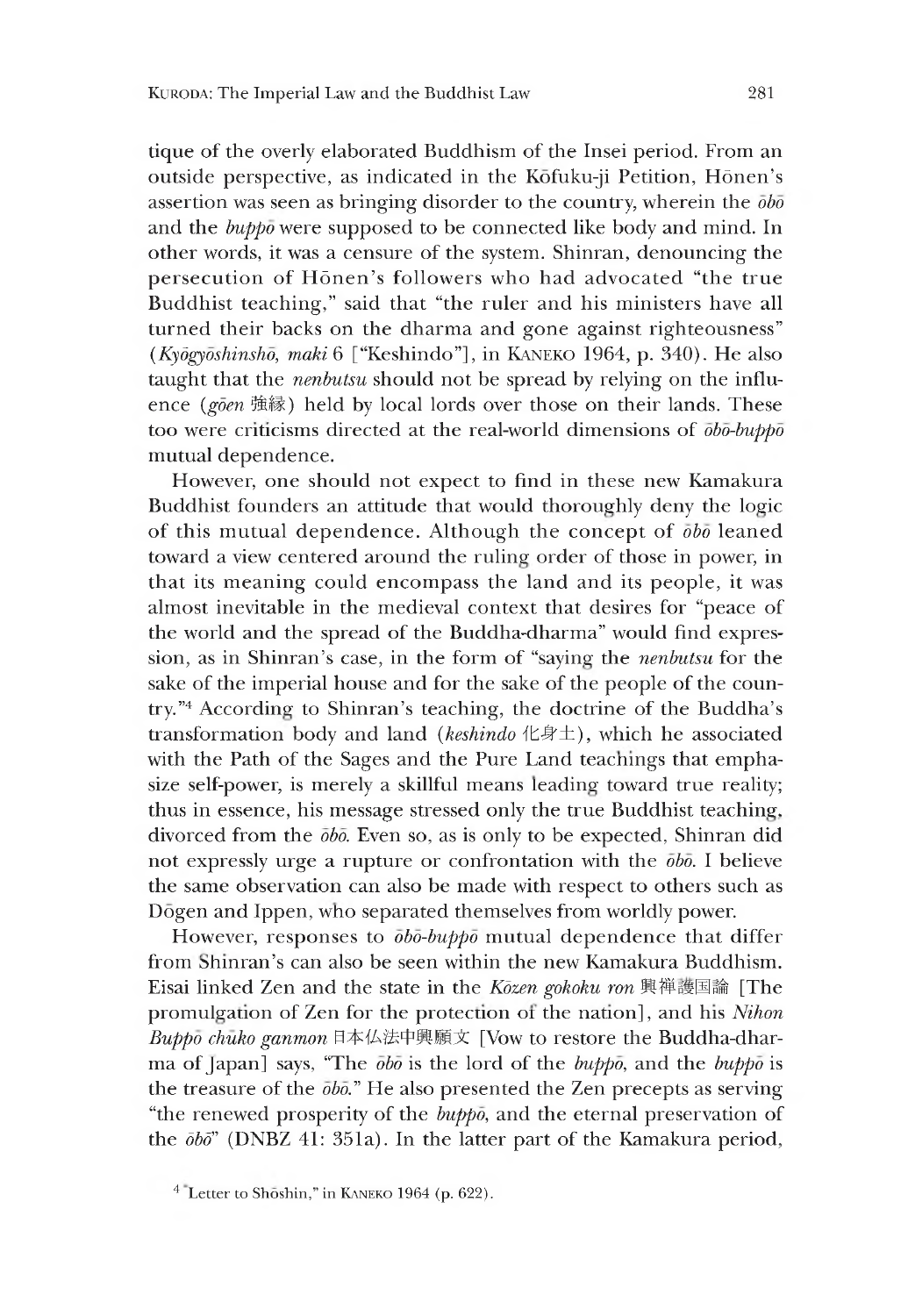Lan-ch'i Tao-lung 蘭渓道隆 and other Ch'an monks from the continent came to Japan and initiated Kamakura Zen under the protection of the bakufu; carrying on Sune custom, they offered prayers for the lone life of the emperor. Needless to say, their position differed from that of the powers represented by the temple-shrine complexes of Nara and Mt. Hiei, and there is no need to doubt their passion for the reform of Buddhism. However, in regard to this point of prayers for imperial prosperity, they may be seen as having something in common with Shunjō 俊芿, Kōben 高弁, Jōkei 貞慶, Eison 叡尊 and others teachers who soueht to revive the precepts in association with *kenmitsu* Buddhism.

The case of Nichiren 日蓮(1222-1282) differs yet again. Nichiren set out with the aim of reviving Tendai Buddhism based on the *Lotus Sutra,* and his assertion of the principle of "establishing the correct [dharma] and bringing peace to the country<sup>"</sup> (rissho ankoku 立正安国) takes as its basis the idea of governing the country by means of the True Dharma. Thus, as a matter of course, he held that the *obo* and the *buppo* should agree—or, more precisely, that the *obo* should spread the correct *buppo,* and the *buppo* should inform the content of the *obo.* Nichiren's thought strongly emphasizes the centrality of the *buppo*; however, in that it positively asserts that the *buppo* should be united with the  $\bar{\phi}b\bar{\phi}$ , it takes a position diametrically opposed to that of the new Pure Land movements.

In this way, the attitude seen in the new Kamakura Buddhist reform movements toward the theory of *obo-buppo* mutual dependence was subtle and complex, and varied in its forms and extent. At the very least, however, there was wide recognition of the principle that the Buddhist law should be the foundation (*buppo ihon* 仏法為本), which may be deemed an important characteristic of those movements. As is well known, this principle was sustained by a broad social movement among the common people and, in this regard, its significance as an intellectual achievement of the age must be pointed out. Moreover, when compared to the relationship between Buddhism and the state in China and Korea that has been touched upon above, one must note that it holds a unique significance in the history of Asian Buddhism.

### *Post-Kamakura Obo and Buppo*

To what extent, however, was the principle of *buppo ihon* put into practice after the time of the new Kamakura Buddhist founders?

At the end of the Kamakura period, Shinran's descendant Zonkaku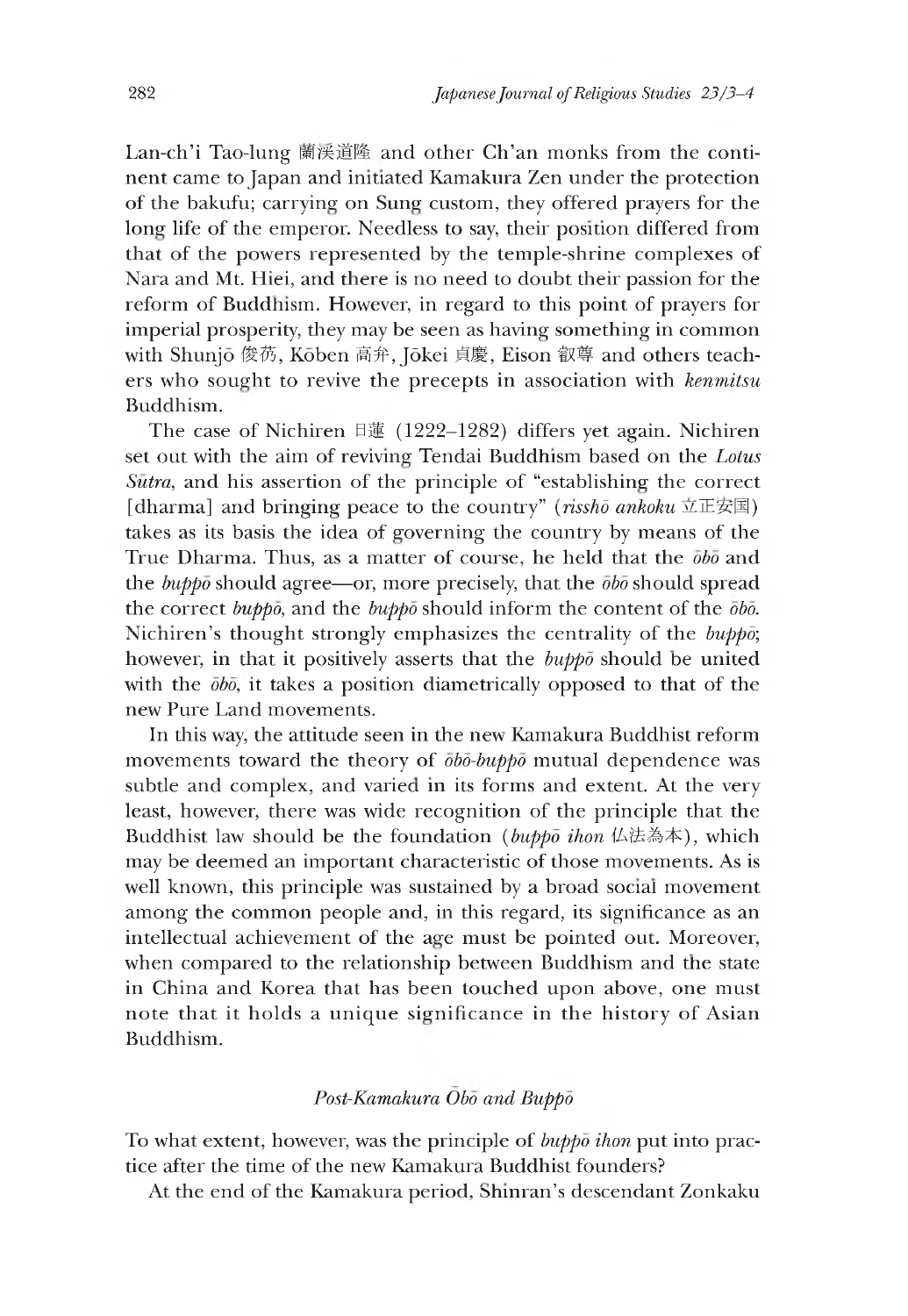存覚 (1290-1373), in his *Haja kenshō shō* 破邪顕正抄 [On refuting heresy and clarifying truth], rebutted criticisms that accused Shinran's followers of "destroying the *buppo* and disregarding the *dbd":*

The *buppo* and the *obo* are a single law with two aspects, like the two wings of a bird or the two wheels of a cart. It is untenable that even one should be lacking. Therefore one protects the  $\bar{a}b\bar{b}$  by means of the *bupp* $\bar{b}$ , and one reveres the *bupp* $\bar{b}$  by means of the  $\bar{\theta}b\bar{\theta}...$  How could the followers of the Ikko school forget this principle?... All the more so with practitioners of the exclusive *nenbutsu,* who, wherever they may live, when they drink even a single drop or receive even a single meal, believe that in general it is thanks to the favor of the nobles [of the capital and the warrior leaders of] the Kanto, and know that specifically it is due to the kindness of their local lords and estate stewards. (SSZ 3, p. 173)

Later, Rennyo 蓮如 (1415-1499) went even further in saying that "one should outwardly place emphasis upon the *obo* but cultivate the *buppo* deeply in one's heart" *(Rennyo Shonin goichidaiki kikigaki* 141; NST 17, p. 137), and, in that sense, that "the  $\bar{\phi}b\bar{\phi}$  should be the foundation, and precedence be given to benevolence and righteousness."<sup>5</sup> Here, phrases used in the discourse of earlier times on *obo-buppo* mutual dependence were transformed into statements proclaiming that "followers of the *buppo*" should submissively accept the domination of the *obo.* One can see here a skillful combination of the ideas of the *obo* as being fundamental in the world and the *buppo* as being fundamental in one's heart. This is only one example suggesting to what a limited extent doctrines and ideas about the *buppo* as fundamental were sustained. Among the schools of other followers of Honen, and among the successors of Dogen as well, although the forms of this erosion may have differed, the strict tension between the *buppo* and the *obo* was ultimately lost.

It is also necessary to consider how widely the doctrines of the new Kamakura Buddhist founders setting forth the position that the *buppo* is fundamental were actually spread during medieval times, after their first appearance in the Kamakura period. It is true that some of these doctrines garnered considerable attention and were promulgated. However, prior to the Ikko uprisings, the various schools of *kenmitsu* Buddhism and the Zen sect-that is to say, those schools upholding

 $\overline{5}$  Several passages in Rennyo's *Ofumi* 御文 have this general meaning, though not the exact wording. See for example the letters dated Bunmei 6 (1474).2.16 and Bunmei 8 (1476) .5.7, in INABA 1972, pp. 181, 267.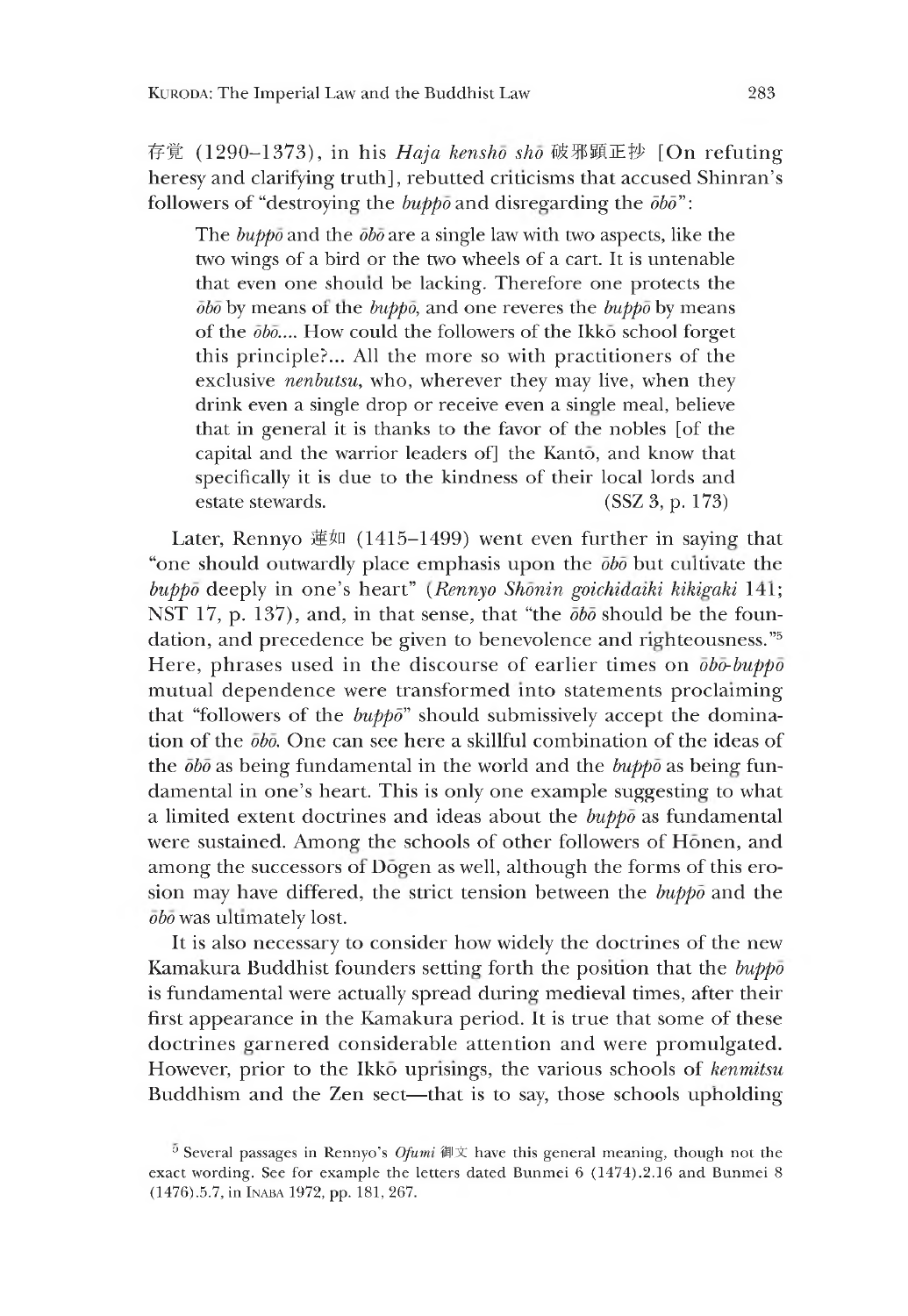the theory of *obo-buppo* mutual dependence—retained their powerful positions of authority. Given this fact, can it possibly be said that the principle of the *"buppo* as fundamental" was actualized, or represented the mainstream, during the medieval period?

In the early modern period, with the emergence of a unified governing authority and the establishment of the *bakuhan* (shogunatedomain) system, apart from a few minor exceptions, the *buppo* was in its entirety subjugated to the  $\bar{ob}\bar{o}$ . Then, with the persecution of Buddhism (*haibutsu kishaku* 廃仏毀釈)and the establishment of State Shinto in the early years of the Meiji period, the *buppo* was again subjugated to the *obo.* What is common to the Buddhist stance in both periods was neither outright defeat nor spiritual autonomy, but, in fact, Buddhism's surrender, a submission to a relationship of mutual dependence in which Buddhism held the subordinate position. Compared to this state of affairs, it can be said that in the medieval discourse of *obo-buppo* mutual dependence Buddhism was supported by its distinctive power base and possessed far greater independence.

In addition, to further our understanding of this matter, in the end I believe we must acknowledge how oppressive the matter of " $\bar{o}b\bar{o}$  and *buppd"* has been in the history of Japanese Buddnism—a central problem from which there has been no liberation.

#### ABBREVIATIONS

- **DNBZ** *Dai Nihon Bukkyō zensho* 大日本仏教全書. 161 vols. Tokyo: Bussho Kankokai, 1911-22. (reprint, Tokyo: Suzuki Gakujutsu Zaidan, 1970-73; Tokyo: Meicho Fukyūkai, 1979)
	- DNS *Dai Nihon shiryō* 大日本史料. Tōkyō Daigaku Shiryō Hensanjo, ed. Tokyo: Tokyo Daigaku Shuppankai, 1919-present.
- *Heian ibun Heian ibun* 平安遺文. Takeuchi Rizo 竹内理三,ed.11 vols. Tokyo: Tokyodo Shuppan, 1965-80.
- *Kamakura ibun Kamakura ibun* 錄食退文. Takeucni Rizo, ed. 41 vols. Tokyo: Tokyodo Shuppan, 1971-90.
	- *Nihon koten bungaku taikei* 日本古典文学大系. 100 vols. NKBT Tokyo: Iwanami Shoten.
		- *Nihon shiso taikei* 日本思想大系. 67 vols. Tokyo: Iwanami NSTshoten.
		- SSZ *Shinshu shogyo zensho* 真宗聖教全書. Shinshii Shogyo Zensho Hensanjo, ed., 5 vols. Kyoto: Oyagi Kobundo, 1941.